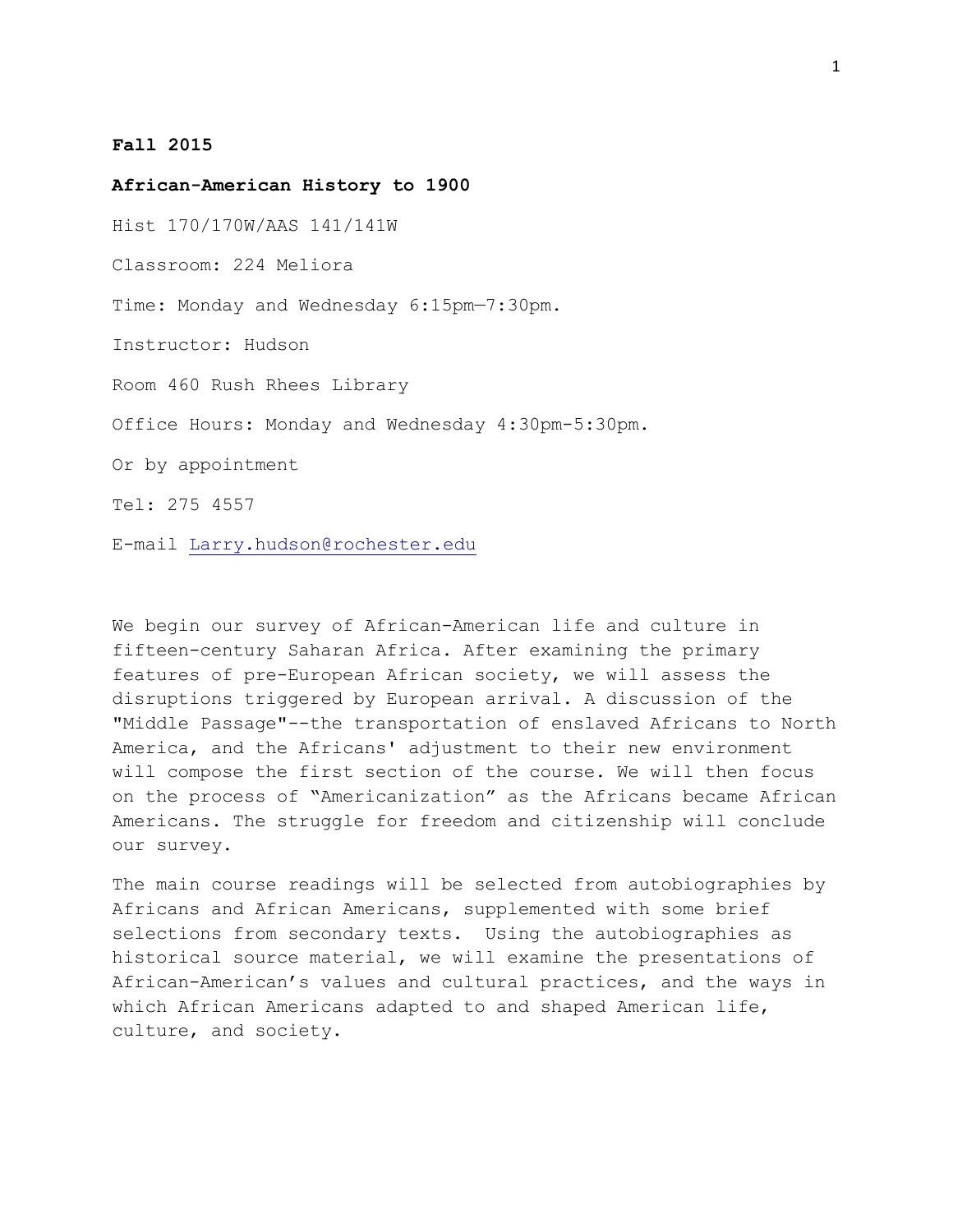**Course Requirements**: Three Class Papers of 2-3 sides (30%); 2 Class Tests (20%); Participation & Presentations (10%); Research paper 5-6 pages (30%); and a Take Home Final (10%).

**Due Dates**: Paper one (Mon. 21 Sept.); Paper Two (14 Oct.); Paper Three (2 Nov.) Class Tests (TBA); Research Paper (7 Dec.) (Electronic and hard copies required for all written assignments).

## **A Word on Note Taking and Research**:

As the material from the Assigned Text(s) (supplemented where necessary by the Additional Readings) will inform our discussions throughout the course, as well as constitute the major sources on which you will draw for your Class and Research Papers, you will need to keep clear and detailed notes from all your reading.

## **For your Information**:

The faculty of the Department of History considers class attendance essential to the mastering of the content of its courses and the production of quality history papers. Students who have to miss class should inform the instructor of the reason for their absence, in advance whenever possible.

In addition, students should come to class prepared to comment on and discuss the Assigned Readings.

If you have a physical or mental disability that requires an accommodation or academic adjustment, please arrange a meeting with me at your earliest convenience.

Reading Assignments will be drawn primarily from the following Assigned Texts: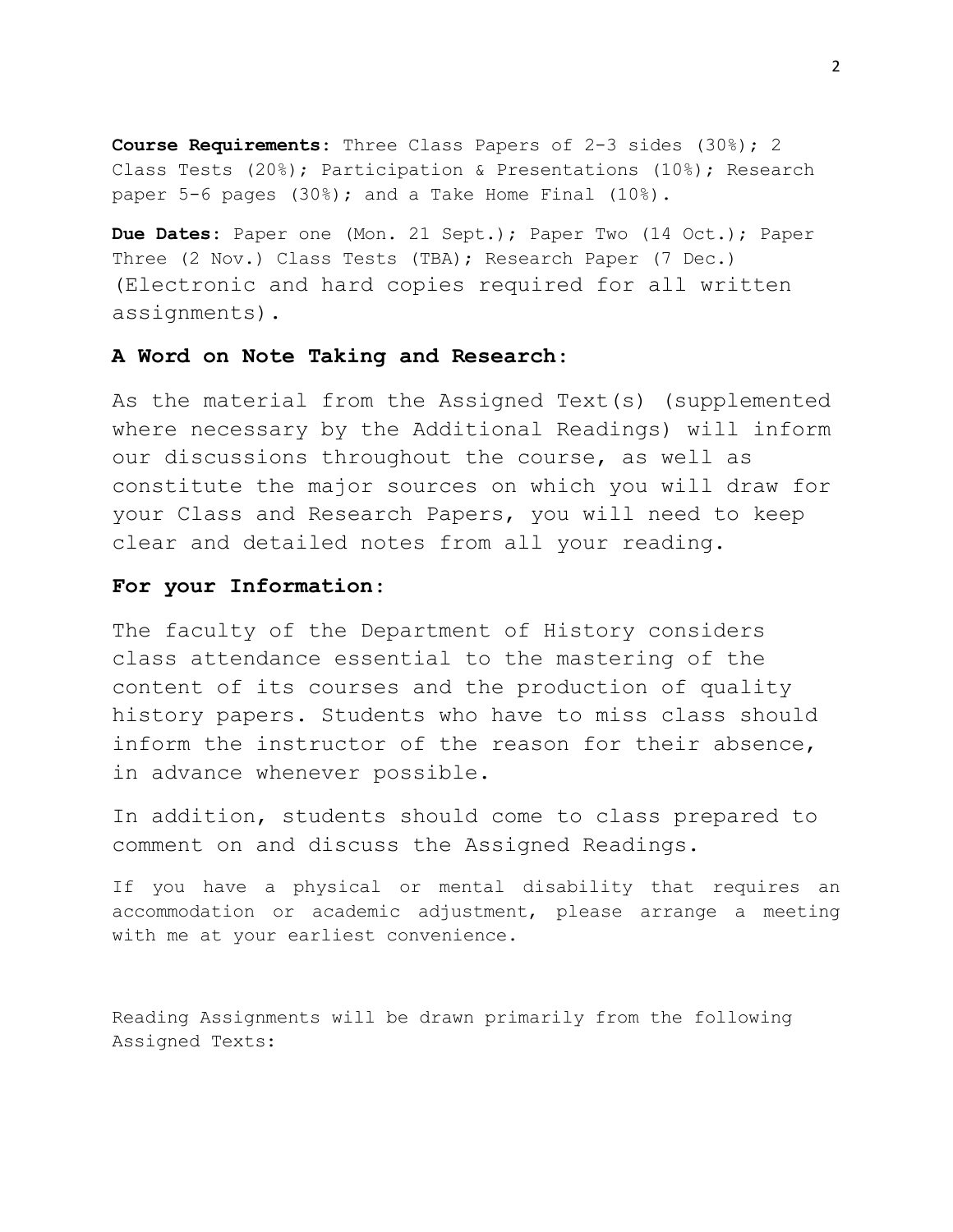Frederick Douglass, Narrative of the Life of Frederick Douglass an American Slave & Harriet Jacobs, Incidents in the Life of a Slave Girl, Intro by Kwame Anthony Appiah, Modern Library, 2000

Booker T. Washington, Up From Slavery: An Autobiography

Darlene Clark Hine, William C. Hine, and Harold Stanley (editors), African Americans: A Concise History, (5<sup>th</sup>. Edition Paperback 2015)

Classes will meet on Monday and Wednesday

#### **Week One Monday 31 August**

Introduction and Course Objectives

Names and Naming Exercise

Week Two Reading Assignments:

[E. H. Carr,](http://www.lib.rochester.edu:82/His/165Hudson/carrwhat.pdf) What is History? Chaps. 1-2 (Blackboard). Hard Copies are also available on Reserve.

**Week Two** (Wed)9 Sept.

#### **History, Historians and the Problems of History**

Week Three Reading Assignments:

Darlene Clark Hine, William C. Hine, and Harold Stanley (editors), African Americans: A Concise History, chap. 1

First Class Paper Prep.

First Assignment: Problems, obstacles to writing History (Due 21 Sept. in class. See Handout)

**Week Three Mon. 14 Sept. Writing African American History**

Week Four Reading Assignments:

Olaudah Equiano, The Life of Olaudah Equiano (chaps. 1-2)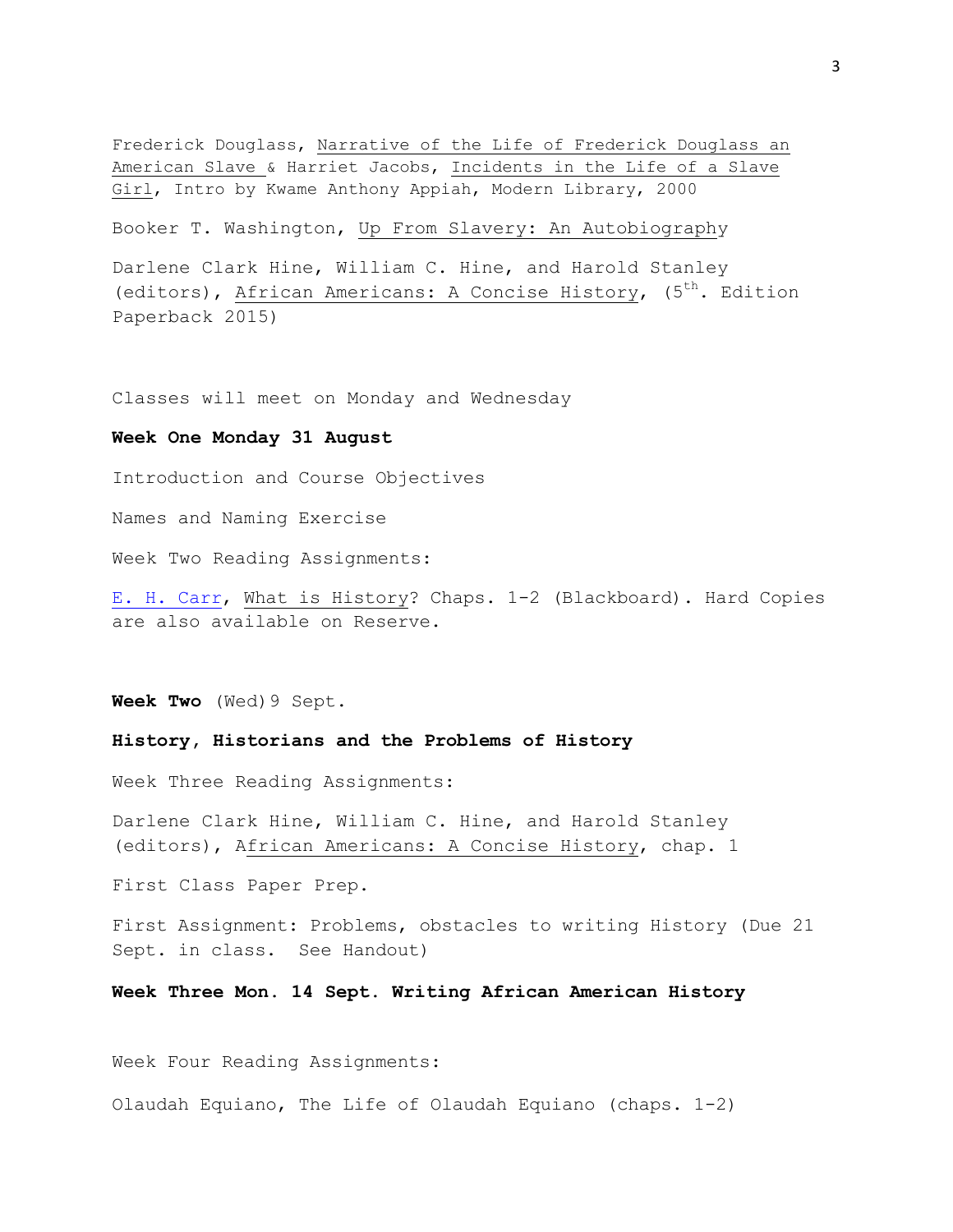Hine et al, African Americans, chap. 2

**Week Four Mon. 21 Sept. Equiano's Africa First Class Paper due 21 Sept.**

Week Five Reading Assignments:

A] Hine, et al, African Americans, chaps. 3-5

B] Hine, et al, African Americans, chaps. 6-8

(Handout: First Class Test Prep List)

**Week Five Mon. 28 Sept. African-American Life and Culture** First Class Test Wed 30 Sept

Week Six Reading Assignment:

Frederick Douglass, Narrative of the Life of Frederick Douglass

**Week Six (Wed 7) Oct Douglass: Representative Black Man** Week Seven Reading Assignment:

A] Douglass, Narrative of the Life of Frederick Douglass

B] Hine, et al, African Americans, chap. 9

C] [John Blassingame](http://library.rochester.edu/resources/eresredirect/reserves.cfm?courseid=2008152862&filename=Blassingame_Status.pdf), "Status and Social Structure in the Slave Community: Evidence from New Sources," pages 137-151

(Second Class Paper Two-The World of Frederick Douglass--due 14 Oct. in class. See Handout)

## **Fall Break**

**Week Seven 12 Oct. Douglass the Historian: What does he wish to teach us?**

Week Eight Reading Assignment:

A] Harriet Jacobs, Incidents in the Life of a Slave Girl (chaps.  $1 - 7)$ 

B] Jacobs, Incidents in the Life of a Slave Girl (chaps. 8-16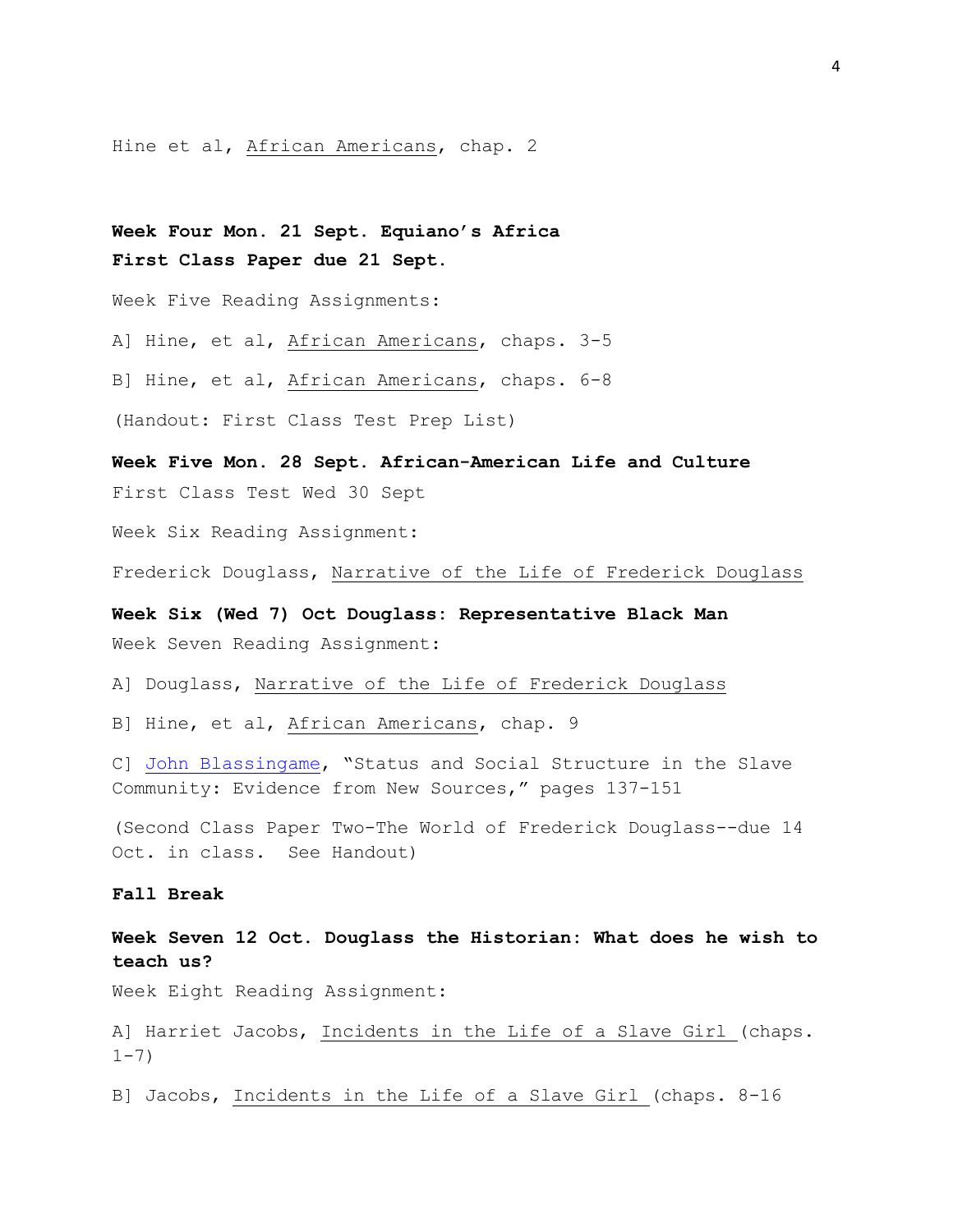### **Week Eight Mon. 19 Oct Women in Slavery and Freedom**

Week Nine Reading Assignment:

A] Jacobs, Incidents in the Life of a Slave Girl (chaps. 17-22)

B] Jacobs, Incidents in the Life of a Slave Girl (chaps. 23-30)

**Week Nine Mon. 26 Oct. Women, Work and Family**

Week Ten Reading Assignment:

A] Jacobs, Incidents in the Life of a Slave Girl

B] Douglass, Narrative of the Life of Frederick Douglass

Third Class Paper—A Gendered Slavery—due Mon 2 Nov. See Handout

# **Week Ten Mon. 2 Nov. Race, Class, Gender, and Status in the Black Community**

Week Eleven Reading Assignment:

(Second Class Test Prep. List)(Second Class Test Mon Nov 9)

A] Hine, et al, African Americans, chaps. 10-11

B] Hine, et al, African Americans, chap. 12-13

### **Week Eleven Mon. 9 Nov**. **War on Slavery**

Week Twelve Reading Assignment:

Booker T. Washington, Up From Slavery Hine, et al, African Americans, chap. 14

**Week Twelve Mon 16 Nov. "Freedom alone ain't worth much"**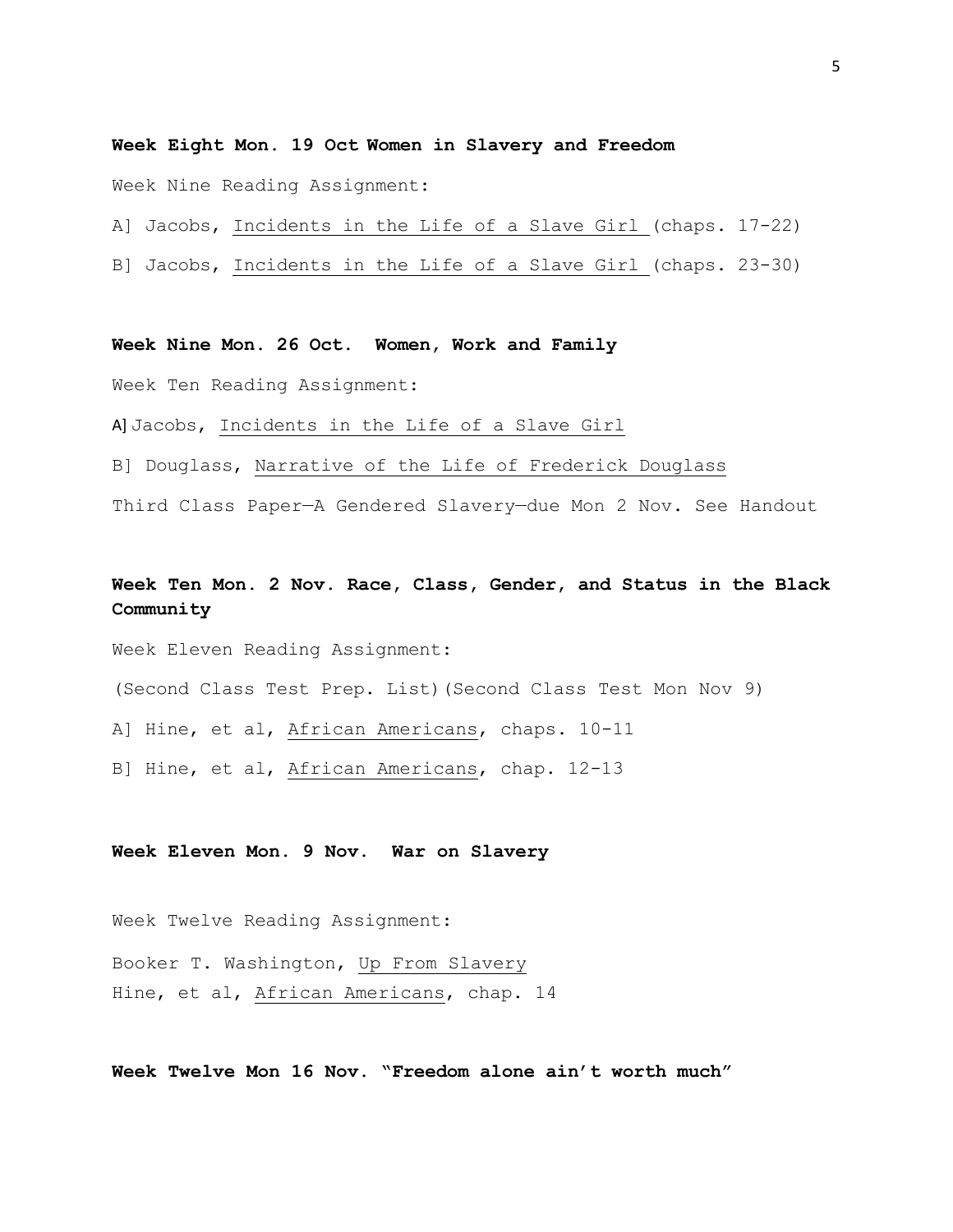Week Thirteen Reading Assignment:

Washington, Up From Slavery

Hine, et al, African Americans, chap. 15

**Week Thirteen Mon. 23 Nov. Douglass, Washington and their Critics** Week Fourteen Reading Assignment: Washington, Up From Slavery Hine, et al, African Americans, chap. 16 **Thanksgiving Break Nov. 25-29**

## **Week Fourteen Mon 30 Nov.**

Research Paper Prep

## **Week Fifteen Mon. 7 Dec.**

Research Paper Due (Re)Presentation(s) of the African-American Past Presentations (Short summary of Research Paper) Take Home Final Handout—due 9 Dec.

**Last Class Wed 9 Dec.**